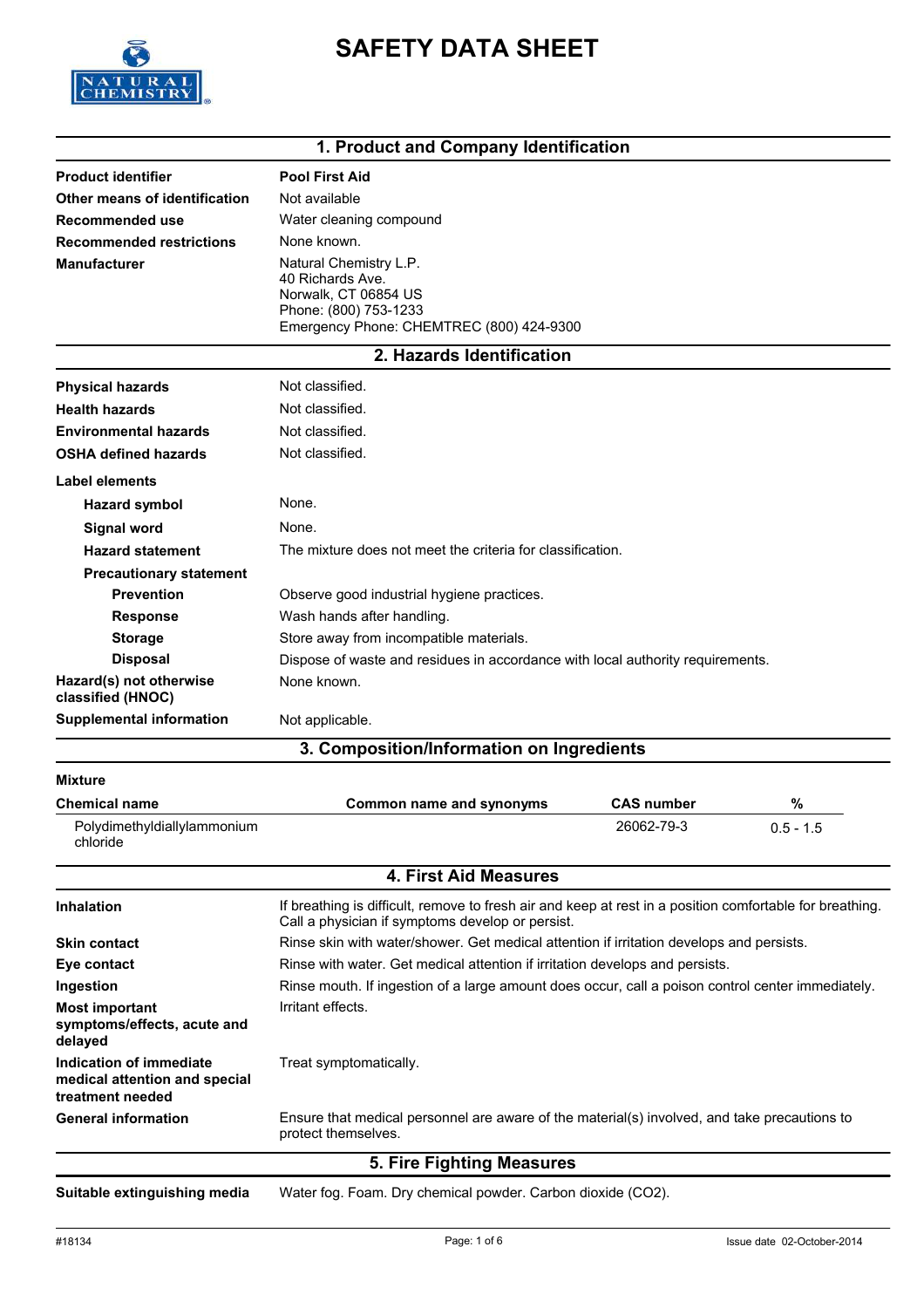| Unsuitable extinguishing<br>media                                         | None known.                                                                                                                                                                                                                                                                                                                                                                                            |
|---------------------------------------------------------------------------|--------------------------------------------------------------------------------------------------------------------------------------------------------------------------------------------------------------------------------------------------------------------------------------------------------------------------------------------------------------------------------------------------------|
| Specific hazards arising from<br>the chemical                             | During fire, gases hazardous to health may be formed.                                                                                                                                                                                                                                                                                                                                                  |
| Special protective equipment<br>and precautions for firefighters          | Self-contained breathing apparatus and full protective clothing must be worn in case of fire.                                                                                                                                                                                                                                                                                                          |
| <b>Fire-fighting</b><br>equipment/instructions                            | Move containers from fire area if you can do so without risk.                                                                                                                                                                                                                                                                                                                                          |
| <b>Specific methods</b>                                                   | Use standard firefighting procedures and consider the hazards of other involved materials.                                                                                                                                                                                                                                                                                                             |
| <b>General fire hazards</b>                                               | No unusual fire or explosion hazards noted.                                                                                                                                                                                                                                                                                                                                                            |
| <b>Hazardous combustion</b><br>products                                   | May include and are not limited to: Oxides of carbon. Oxides of nitrogen.                                                                                                                                                                                                                                                                                                                              |
| <b>Explosion data</b>                                                     |                                                                                                                                                                                                                                                                                                                                                                                                        |
| Sensitivity to mechanical<br>impact                                       | Not available.                                                                                                                                                                                                                                                                                                                                                                                         |
| <b>Sensitivity to static</b><br>discharge                                 | Not available.                                                                                                                                                                                                                                                                                                                                                                                         |
|                                                                           | 6. Accidental Release Measures                                                                                                                                                                                                                                                                                                                                                                         |
| Personal precautions,<br>protective equipment and<br>emergency procedures | Keep unnecessary personnel away. Keep people away from and upwind of spill/leak. Do not touch<br>damaged containers or spilled material unless wearing appropriate protective clothing. For<br>personal protection, see section 8 of the SDS.                                                                                                                                                          |
| <b>Methods and materials for</b><br>containment and cleaning up           | This product is miscible in water. Stop the flow of material, if this is without risk.                                                                                                                                                                                                                                                                                                                 |
|                                                                           | Large Spills: Dike the spilled material, where this is possible. Cover with plastic sheet to prevent<br>spreading. Absorb in vermiculite, dry sand or earth and place into containers. Prevent entry into<br>waterways, sewer, basements or confined areas.<br>Following product recovery, flush area with water.                                                                                      |
|                                                                           | Small Spills: Wipe up with absorbent material (e.g. cloth, fleece). Clean surface thoroughly to<br>remove residual contamination.                                                                                                                                                                                                                                                                      |
|                                                                           | Never return spills to original containers for re-use. For waste disposal, see section 13 of the SDS.                                                                                                                                                                                                                                                                                                  |
| <b>Environmental precautions</b>                                          | Avoid discharge into drains, water courses or onto the ground.                                                                                                                                                                                                                                                                                                                                         |
|                                                                           | 7. Handling and Storage                                                                                                                                                                                                                                                                                                                                                                                |
| <b>Precautions for safe handling</b>                                      | Avoid prolonged exposure. Use care in handling/storage.                                                                                                                                                                                                                                                                                                                                                |
| <b>Conditions for safe storage,</b><br>including any incompatibilities    | Store in original tightly closed container. Store away from incompatible materials (see Section 10<br>of the SDS).                                                                                                                                                                                                                                                                                     |
|                                                                           | 8. Exposure Controls/Personal Protection                                                                                                                                                                                                                                                                                                                                                               |
| <b>Occupational exposure limits</b>                                       | No exposure limits noted for ingredient(s).                                                                                                                                                                                                                                                                                                                                                            |
| <b>Biological limit values</b>                                            | No biological exposure limits noted for the ingredient(s).                                                                                                                                                                                                                                                                                                                                             |
| Appropriate engineering<br>controls                                       | Good general ventilation (typically 10 air changes per hour) should be used. Ventilation rates<br>should be matched to conditions. If applicable, use process enclosures, local exhaust ventilation,<br>or other engineering controls to maintain airborne levels below recommended exposure limits. If<br>exposure limits have not been established, maintain airborne levels to an acceptable level. |
|                                                                           | Individual protection measures, such as personal protective equipment                                                                                                                                                                                                                                                                                                                                  |
| <b>Eye/face protection</b>                                                | Wear safety glasses with side shields.                                                                                                                                                                                                                                                                                                                                                                 |
| <b>Skin protection</b>                                                    |                                                                                                                                                                                                                                                                                                                                                                                                        |
| <b>Hand protection</b>                                                    | Wear appropriate chemical resistant gloves.                                                                                                                                                                                                                                                                                                                                                            |
| Other                                                                     | Wear suitable protective clothing.                                                                                                                                                                                                                                                                                                                                                                     |
| <b>Respiratory protection</b>                                             | In case of insufficient ventilation, wear suitable respiratory equipment.                                                                                                                                                                                                                                                                                                                              |
| Thermal hazards                                                           | Not applicable.                                                                                                                                                                                                                                                                                                                                                                                        |
| <b>General hygiene</b><br>considerations                                  | Always observe good personal hygiene measures, such as washing after handling the material<br>and before eating, drinking, and/or smoking. Routinely wash work clothing and protective<br>equipment to remove contaminants.                                                                                                                                                                            |
|                                                                           | 9. Physical and Chemical Properties                                                                                                                                                                                                                                                                                                                                                                    |
| <b>Appearance</b>                                                         | Cloudy                                                                                                                                                                                                                                                                                                                                                                                                 |
| <b>Physical state</b>                                                     | Liquid.                                                                                                                                                                                                                                                                                                                                                                                                |
| Form                                                                      | Liquid.                                                                                                                                                                                                                                                                                                                                                                                                |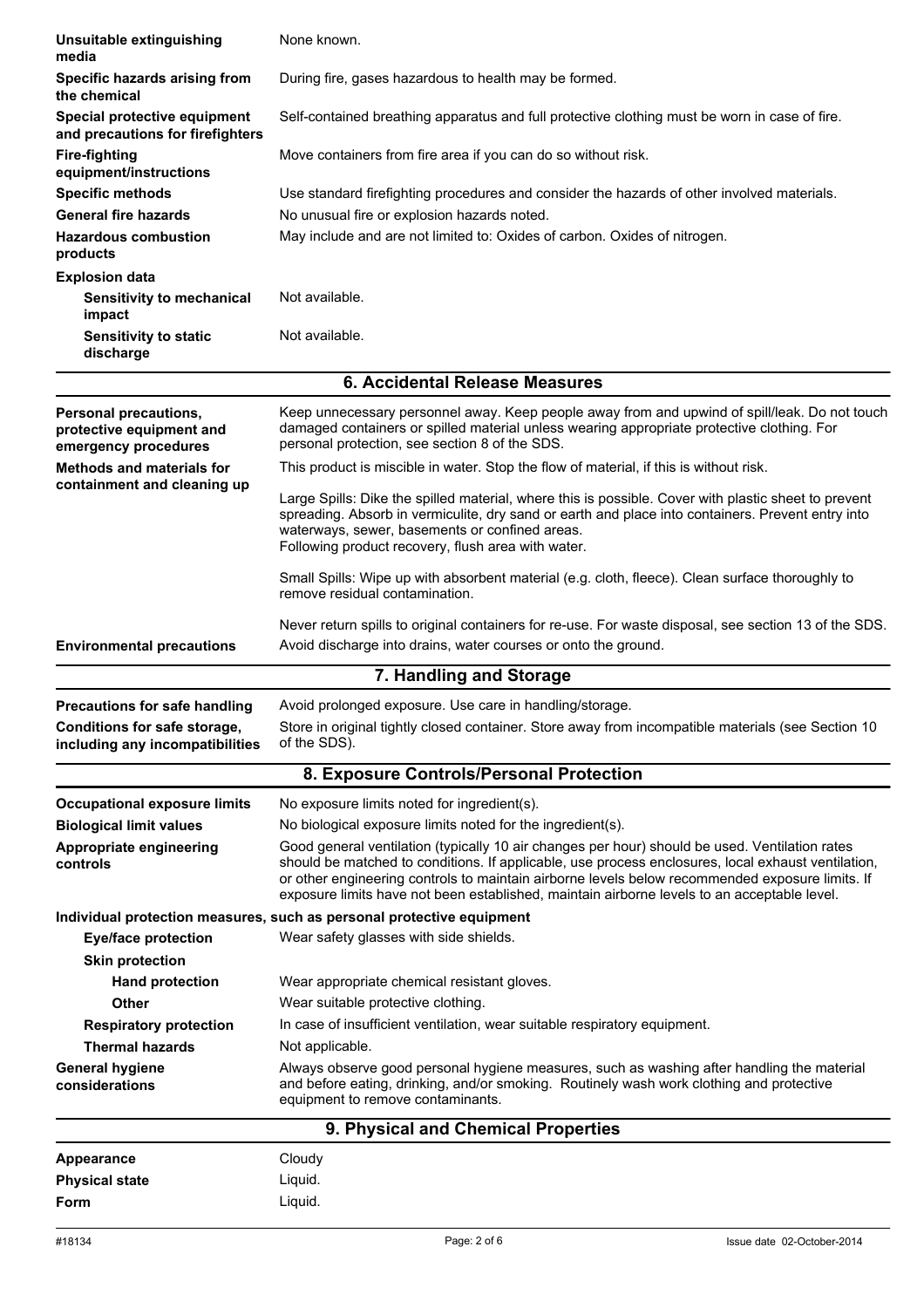| Color                                                   | Amber                                                                     |                     |
|---------------------------------------------------------|---------------------------------------------------------------------------|---------------------|
| Odor                                                    | Not available.                                                            |                     |
| <b>Odor threshold</b>                                   | Not available.                                                            |                     |
| рH                                                      | $7.5 - 8.5$                                                               |                     |
| Melting point/freezing point                            | Not available.                                                            |                     |
| Initial boiling point and boiling<br>range              | Not available.                                                            |                     |
| Pour point                                              | Not available.                                                            |                     |
| <b>Specific gravity</b>                                 | $1 - 1.02$                                                                |                     |
| <b>Partition coefficient</b><br>(n-octanol/water)       | Not available.                                                            |                     |
| <b>Flash point</b>                                      | Not available.                                                            |                     |
| <b>Evaporation rate</b>                                 | Not available.                                                            |                     |
| Flammability (solid, gas)                               | Not applicable.                                                           |                     |
| Upper/lower flammability or explosive limits            |                                                                           |                     |
| <b>Flammability limit - lower</b><br>(%)                | Not available.                                                            |                     |
| <b>Flammability limit - upper</b><br>$(\%)$             | Not available.                                                            |                     |
| Explosive limit - lower (%)                             | Not available.                                                            |                     |
| Explosive limit - upper (%)                             | Not available.                                                            |                     |
| Vapor pressure                                          | Not available.                                                            |                     |
| Vapor density                                           | Not available.                                                            |                     |
| <b>Relative density</b>                                 | 8.3 - 8.5 lb/gal                                                          |                     |
| Solubility(ies)                                         | Complete                                                                  |                     |
| <b>Auto-ignition temperature</b>                        | Not available.                                                            |                     |
| <b>Decomposition temperature</b>                        | Not available.                                                            |                     |
| <b>Viscosity</b>                                        | Not available.                                                            |                     |
|                                                         | 10. Stability and Reactivity                                              |                     |
|                                                         |                                                                           |                     |
| Reactivity                                              | None known.                                                               |                     |
| <b>Possibility of hazardous</b><br>reactions            | No dangerous reaction known under conditions of normal use.               |                     |
| <b>Chemical stability</b>                               | Material is stable under normal conditions.                               |                     |
| <b>Conditions to avoid</b>                              | Contact with incompatible materials.                                      |                     |
| Incompatible materials                                  | Acids. Oxidizers.                                                         |                     |
| <b>Hazardous decomposition</b><br>products              | May include and are not limited to: Oxides of carbon. Oxides of nitrogen. |                     |
|                                                         | 11. Toxicological Information                                             |                     |
| <b>Routes of exposure</b>                               | Eye, Skin contact, Inhalation, Ingestion.                                 |                     |
| Information on likely routes of exposure                |                                                                           |                     |
| Ingestion                                               | Expected to be a low ingestion hazard.                                    |                     |
| <b>Inhalation</b>                                       | No adverse effects due to inhalation are expected.                        |                     |
| <b>Skin contact</b>                                     | May be irritating to the skin.                                            |                     |
| Eye contact                                             | May be irritating to eyes.                                                |                     |
| Symptoms related to the                                 | Irritant effects.                                                         |                     |
| physical, chemical and<br>toxicological characteristics |                                                                           |                     |
| Information on toxicological effects                    |                                                                           |                     |
| <b>Acute toxicity</b>                                   |                                                                           |                     |
| <b>Components</b>                                       | <b>Species</b>                                                            | <b>Test Results</b> |
| Polydimethyldiallylammonium chloride (CAS 26062-79-3)   |                                                                           |                     |
| <b>Acute</b>                                            |                                                                           |                     |
| Oral                                                    |                                                                           |                     |
| LD50                                                    | Guinea pig                                                                | 3250 mg/kg          |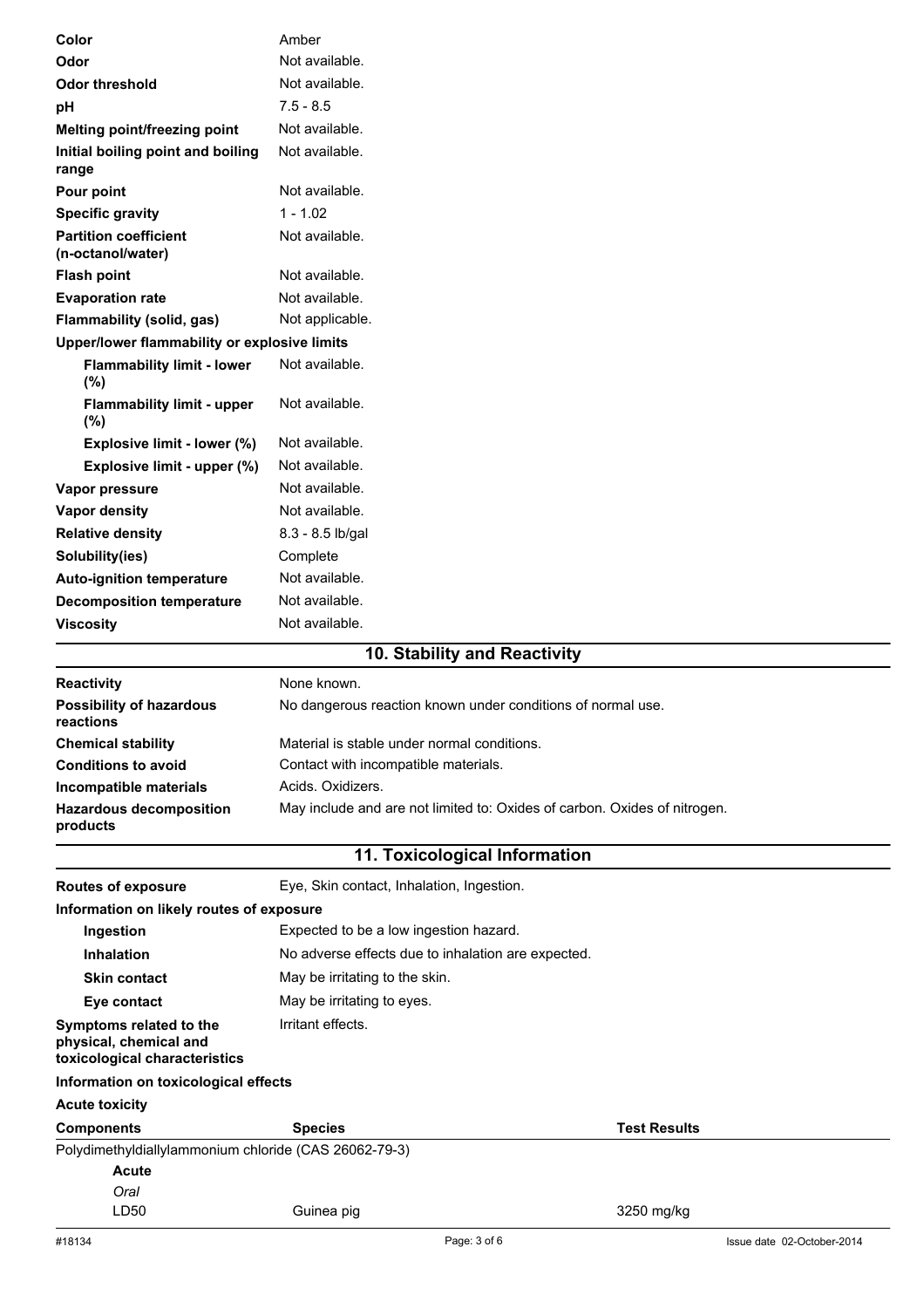| <b>Components</b>                                             | <b>Species</b>                                                                                                                                                                                                         | <b>Test Results</b> |
|---------------------------------------------------------------|------------------------------------------------------------------------------------------------------------------------------------------------------------------------------------------------------------------------|---------------------|
|                                                               | Mouse                                                                                                                                                                                                                  | 1720 mg/kg          |
|                                                               | Rat                                                                                                                                                                                                                    | 3000 mg/kg          |
| <b>Skin corrosion/irritation</b>                              | May be irritating to the skin.                                                                                                                                                                                         |                     |
| <b>Exposure minutes</b>                                       | Not available.                                                                                                                                                                                                         |                     |
| Erythema value                                                | Not available.                                                                                                                                                                                                         |                     |
| Oedema value                                                  | Not available.                                                                                                                                                                                                         |                     |
| Serious eye damage/eye<br>irritation                          | May be irritating to eyes.                                                                                                                                                                                             |                     |
| <b>Corneal opacity value</b>                                  | Not available.                                                                                                                                                                                                         |                     |
| <b>Iris lesion value</b>                                      | Not available.                                                                                                                                                                                                         |                     |
| <b>Conjunctival reddening</b><br>value                        | Not available.                                                                                                                                                                                                         |                     |
| Conjunctival oedema value                                     | Not available.                                                                                                                                                                                                         |                     |
| <b>Recover days</b>                                           | Not available.                                                                                                                                                                                                         |                     |
| Respiratory or skin sensitization                             |                                                                                                                                                                                                                        |                     |
| <b>Respiratory sensitization</b>                              | Not classified.                                                                                                                                                                                                        |                     |
| <b>Skin sensitization</b>                                     | This product is not expected to cause skin sensitization.                                                                                                                                                              |                     |
| Germ cell mutagenicity                                        | No data available to indicate product or any components present at greater than 0.1% are<br>mutagenic or genotoxic.                                                                                                    |                     |
| <b>Mutagenicity</b>                                           | No data available to indicate product or any components present at greater than 0.1% are<br>mutagenic or genotoxic.                                                                                                    |                     |
| Carcinogenicity                                               | This product is not considered to be a carcinogen by IARC, ACGIH, NTP, or OSHA.                                                                                                                                        |                     |
| <b>Reproductive toxicity</b>                                  | This product is not expected to cause reproductive or developmental effects.                                                                                                                                           |                     |
| <b>Teratogenicity</b>                                         | Not classified.                                                                                                                                                                                                        |                     |
| Specific target organ toxicity -<br>single exposure           | Not classified.                                                                                                                                                                                                        |                     |
| Specific target organ toxicity -<br>repeated exposure         | Not classified.                                                                                                                                                                                                        |                     |
| <b>Aspiration hazard</b>                                      | Not classified.                                                                                                                                                                                                        |                     |
| <b>Chronic effects</b>                                        | Not classified.                                                                                                                                                                                                        |                     |
| <b>Further information</b>                                    | This product has no known adverse effect on human health.                                                                                                                                                              |                     |
| <b>Name of Toxicologically</b><br><b>Synergistic Products</b> | Not available.                                                                                                                                                                                                         |                     |
|                                                               | 12. Ecological Information                                                                                                                                                                                             |                     |
| <b>Ecotoxicity</b>                                            | The product is not classified as environmentally hazardous. However, this does not exclude the<br>possibility that large or frequent spills can have a harmful or damaging effect on the environment.                  |                     |
| Persistence and degradability                                 | No data is available on the degradability of this product.                                                                                                                                                             |                     |
| <b>Bioaccumulative potential</b>                              | No data available.                                                                                                                                                                                                     |                     |
| <b>Mobility in soil</b>                                       | No data available.                                                                                                                                                                                                     |                     |
| <b>Mobility in general</b>                                    | Not available.                                                                                                                                                                                                         |                     |
| <b>Other adverse effects</b>                                  | No other adverse environmental effects (e.g. ozone depletion, photochemical ozone creation<br>potential, endocrine disruption, global warming potential) are expected from this component.                             |                     |
|                                                               | 13. Disposal Considerations                                                                                                                                                                                            |                     |
| <b>Disposal instructions</b>                                  | Collect and reclaim or dispose in sealed containers at licensed waste disposal site.                                                                                                                                   |                     |
| Local disposal regulations                                    | Dispose in accordance with all applicable regulations.                                                                                                                                                                 |                     |
| Hazardous waste code                                          | The waste code should be assigned in discussion between the user, the producer and the waste<br>disposal company.                                                                                                      |                     |
| Waste from residues / unused<br>products                      | Dispose of in accordance with local regulations. Empty containers or liners may retain some<br>product residues. This material and its container must be disposed of in a safe manner (see:<br>Disposal instructions). |                     |
| <b>Contaminated packaging</b>                                 | Empty containers should be taken to an approved waste handling site for recycling or disposal.<br>Since emptied containers may retain product residue, follow label warnings even after container is<br>emptied.       |                     |
|                                                               |                                                                                                                                                                                                                        |                     |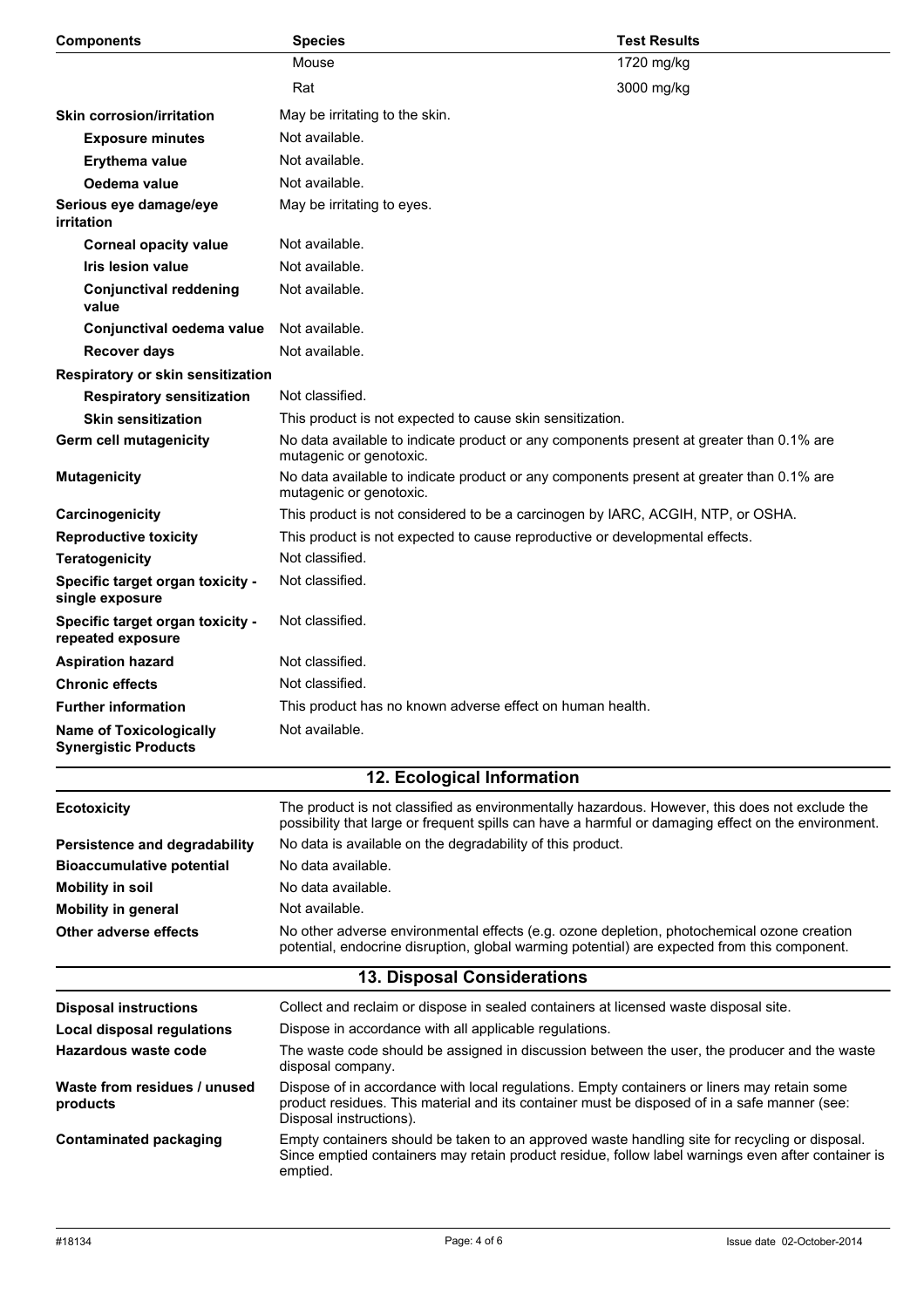### **U.S. Department of Transportation (DOT)**

Not regulated as dangerous goods.

## **Transportation of Dangerous Goods (TDG - Canada)**

Not regulated as dangerous goods.

|                                                                         | 15. Regulatory Information                                                                   |                                                                                                                                                                                                   |
|-------------------------------------------------------------------------|----------------------------------------------------------------------------------------------|---------------------------------------------------------------------------------------------------------------------------------------------------------------------------------------------------|
| <b>Canadian federal regulations</b>                                     | Regulations.                                                                                 | This product has been classified in accordance with the hazard criteria of the Controlled Products<br>Regulations and the SDS contains all the information required by the Controlled Products    |
| <b>WHMIS status</b>                                                     | Controlled                                                                                   |                                                                                                                                                                                                   |
| <b>WHMIS classification</b>                                             | Class D - Division 2B                                                                        |                                                                                                                                                                                                   |
| <b>WHMIS labeling</b>                                                   |                                                                                              |                                                                                                                                                                                                   |
|                                                                         |                                                                                              |                                                                                                                                                                                                   |
| <b>US federal regulations</b>                                           |                                                                                              |                                                                                                                                                                                                   |
|                                                                         | TSCA Section 12(b) Export Notification (40 CFR 707, Subpt. D)                                |                                                                                                                                                                                                   |
| Not regulated.<br><b>CERCLA Hazardous Substance List (40 CFR 302.4)</b> |                                                                                              |                                                                                                                                                                                                   |
| Not listed.                                                             |                                                                                              |                                                                                                                                                                                                   |
|                                                                         | Clean Air Act (CAA) Section 112(r) Accidental Release Prevention (40 CFR 68.130)             |                                                                                                                                                                                                   |
| Not regulated.                                                          | Clean Air Act (CAA) Section 112 Hazardous Air Pollutants (HAPs) List                         |                                                                                                                                                                                                   |
| Not regulated.                                                          |                                                                                              |                                                                                                                                                                                                   |
|                                                                         | Superfund Amendments and Reauthorization Act of 1986 (SARA)                                  |                                                                                                                                                                                                   |
| <b>Hazard categories</b>                                                | Immediate Hazard - No                                                                        |                                                                                                                                                                                                   |
|                                                                         | Delayed Hazard - No                                                                          |                                                                                                                                                                                                   |
|                                                                         | Fire Hazard - No<br>Pressure Hazard - No                                                     |                                                                                                                                                                                                   |
|                                                                         | Reactivity Hazard - No                                                                       |                                                                                                                                                                                                   |
| <b>SARA 302 Extremely</b><br>hazardous substance                        | No                                                                                           |                                                                                                                                                                                                   |
| SARA 311/312 Hazardous<br>chemical                                      | No.                                                                                          |                                                                                                                                                                                                   |
| SARA 313 (TRI reporting)<br>Not regulated.                              |                                                                                              |                                                                                                                                                                                                   |
| Other federal regulations                                               |                                                                                              |                                                                                                                                                                                                   |
| <b>Safe Drinking Water Act</b><br>(SDWA)                                | Not regulated.                                                                               |                                                                                                                                                                                                   |
| <b>Food and Drug</b><br><b>Administration (FDA)</b>                     | Not regulated.                                                                               |                                                                                                                                                                                                   |
| US state regulations                                                    |                                                                                              | California Safe Drinking Water and Toxic Enforcement Act of 1986 (Proposition 65): This material<br>is not known to contain any chemicals currently listed as carcinogens or reproductive toxins. |
|                                                                         | US - California Proposition 65 - Carcinogens & Reproductive Toxicity (CRT): Listed substance |                                                                                                                                                                                                   |
| Not listed.                                                             |                                                                                              |                                                                                                                                                                                                   |
|                                                                         | US - Texas Effects Screening Levels: Listed substance                                        |                                                                                                                                                                                                   |
| 26062-79-3)                                                             | Polydimethyldiallylammonium chloride (CAS<br>Listed.                                         |                                                                                                                                                                                                   |
| US. Massachusetts RTK - Substance List                                  |                                                                                              |                                                                                                                                                                                                   |
| Not regulated.                                                          | US. Pennsylvania RTK - Hazardous Substances                                                  |                                                                                                                                                                                                   |
| Not regulated.<br><b>US. Rhode Island RTK</b>                           |                                                                                              |                                                                                                                                                                                                   |
| Not regulated.                                                          |                                                                                              |                                                                                                                                                                                                   |
| <b>Inventory status</b>                                                 |                                                                                              |                                                                                                                                                                                                   |
|                                                                         |                                                                                              |                                                                                                                                                                                                   |
| Country(s) or region<br>Canada                                          | <b>Inventory name</b><br>Domestic Substances List (DSL)                                      | On inventory (yes/no)*<br>Yes                                                                                                                                                                     |
|                                                                         |                                                                                              |                                                                                                                                                                                                   |